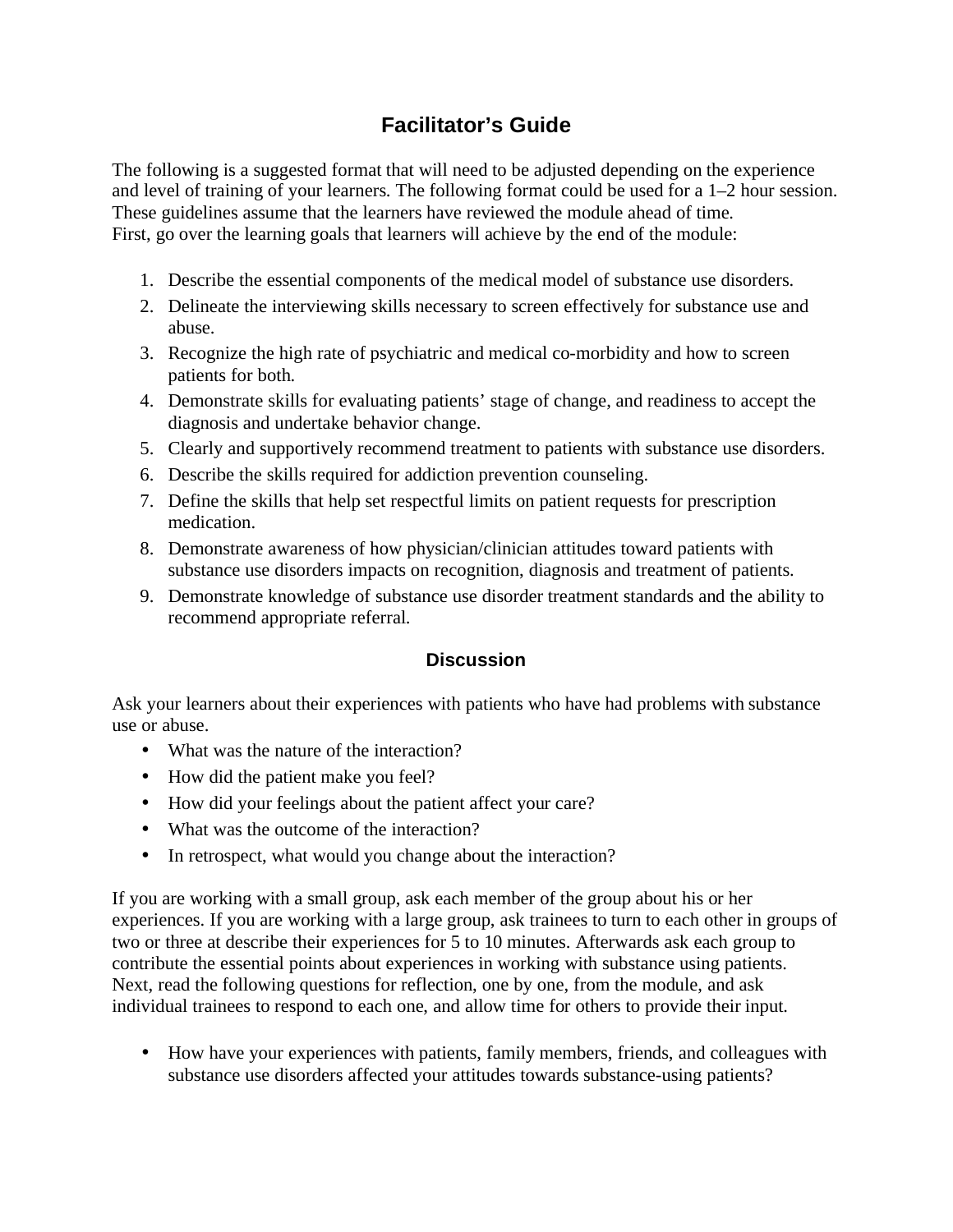- What reservations do you have about accepting the disease model for substance use disorders?
- Why do physicians often fail to ask substance use screening questions?
- Describe how you feel when your patients fail to curb their substance use or even acknowledge interest in doing so?
- Physicians often tell patients, "You will die if you do not stop using drugs!" or "Your wife says she is leaving unless you change your ways!" What are the implications of this type of communication?
- How do you respond to some patients' disrespectful, dismissive, irritated, or angry responses when asked about substance use? What behaviors are most likely to "push your buttons," so that your responses are not therapeutic?
- Can you say "no" when patients you respect and care for over long periods of time request prescriptions for controlled drugs that are not of proven or clear medical value for them—e.g. diazepam or oxycodone for chronic back pain or headache, or additional sedatives for insomnia?

You can then go over all the points in the learning goals of the module, asking individual learners to respond to each of the questions, and soliciting perspectives from other members of the group. Finally, ask your learners what are the major points of learning that they took away from the module?

# **Role-play**

If there is time, do a brief role-play or two. We have provided two role plays, one on screening and one on an intervention. There are two ways to approach these role plays: ask the trainees to divide up in pairs, one playing the physician and the other playing the patient. You can use the role-plays provided, or ask trainees to role-play patients with whom they are very familiar. They can role-play the interaction for 5 minutes followed by 5 minutes of giving feedback to each other. Afterwards ask them to come back together as a group and discuss what they learned. As the facilitator you should keep strict time. An alternative way to do role plays is to ask for two volunteers to play the patient and physician roles, allowing either of the pair to ask for a timeout––a pause in the action to ask for any input from the group––and then resume the interaction.

# **Role-play: Screening**

The person playing the physician role will assume that all parts of the history up until the substance use screening and psychiatric history are benign. The physician will start with substance use.

# **Patient role:**

You are a 26-year-old architect recently hired by a medium sized architectural firm in the city (15 other architects and 8 staff members). As part of the new hire process, you were asked to see a doctor for a physical exam. You're in good health and have had no medical problems. You live in an apartment that you have shared with your significant other for the last year. You plan on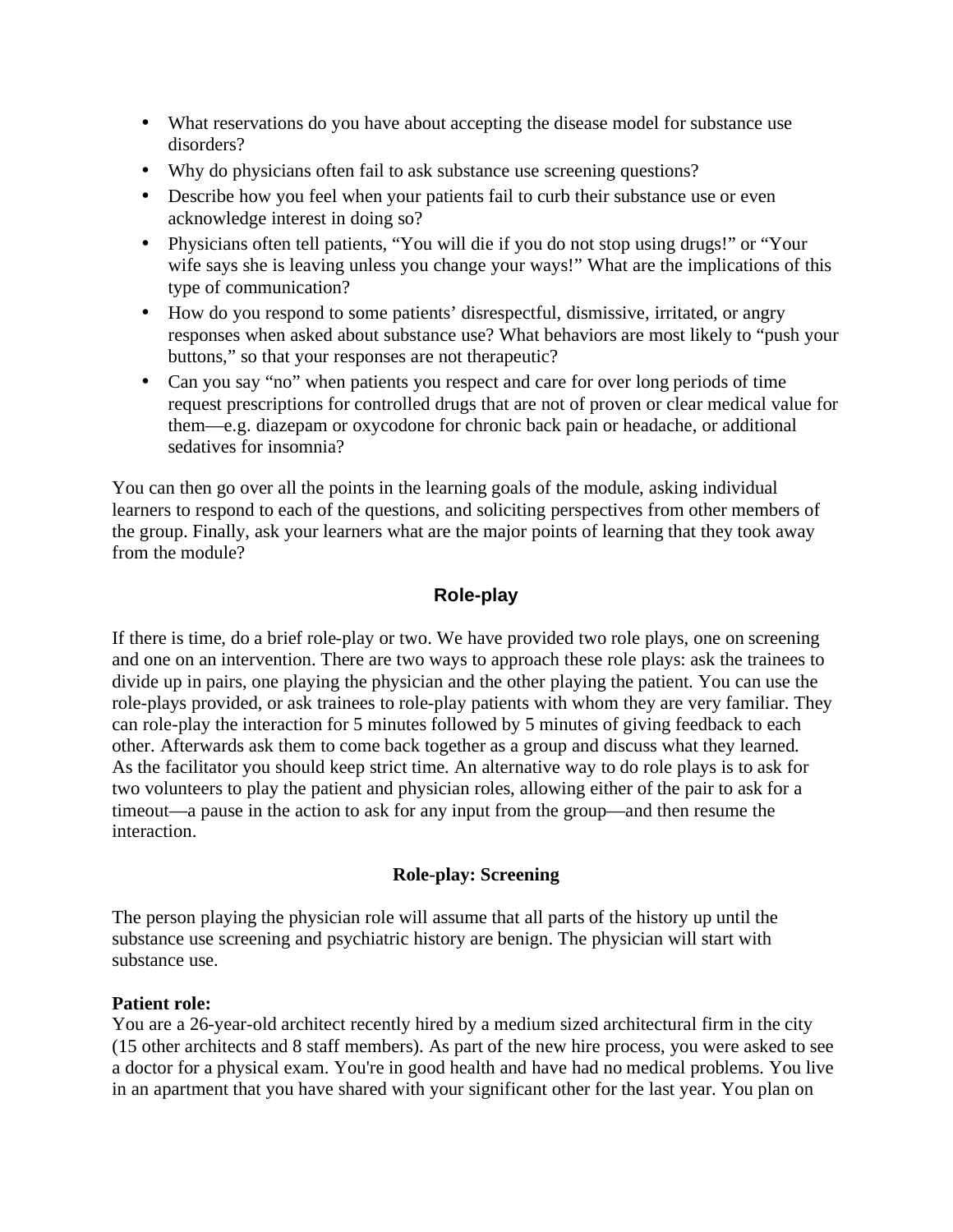getting engaged soon. Your parents live in town and are supportive. Your major issue is that you snort cocaine almost every night. This started out about a year ago in college at a friend's party. The experience was just so amazing that you had to try it again which you did about a week later at another party. Soon, you began to use more regularly. You feel that you have it under control since you only use it only at night. You graduated from college and your masters program with high honors and managed to land a very good job. You have money left to you by your grandfather and so the costs have not been an issue. Your girlfriend/boyfriend has really been on your case about it, which has been annoying because you feel he/she doesn't understand and is making a big thing over nothing. You manage to get up and go to work each day and feel productive at work. In fact, being high at night gives you some great ideas. You also have smoked about a pack of cigarettes a day since you were 18. You drink alcohol "socially" (a beer or two with dinner and perhaps a little more at parties). You've never tried IV drugs, but smoke marijuana occasionally (at parties). You were sexually abused on several occasions when you are 13 years old by your mother's uncle. You never told anybody about this and still feel a fair amount of guilt and shame over this. You often feel in a down mood. The cocaine helps you feel a lot better. You occasionally feel guilty about the cocaine use but because you feel that you have it under control you don't think it is really a problem. The positives of using cocaine outweigh the negatives. You are not inclined to tell your new physician about your cocaine use because you worry about confidentiality, but if the doctor has a kind manner, assures you of confidentiality, and asks questions in a nonjudgmental way, you would acknowledge it.

#### **Physician role**:

You are seeing this patient for a routine H&P because he/she is a new hire at an architectural firm in town. You have completed the HPI, PMH, FH and these are all benign. He/she acknowledges no medical or past medical or surgical problems. You begin your questioning with screening for substance use and psychiatric disorders.

#### **Role-play: Intervention**

#### **Patient role**:

You are a 28-year-old man/woman with a long history of sickle cell anemia and painful sickle cell crises. You are admitted to the hospital approximately five times a year in pain. You get severe pain in your bones, joints, abdomen, and back. When you are admitted, you know that Dilaudid, 4 mg every 4 hours for the first 2 days, helps quite a bit and then can be scaled back to 2 mg every 4 hours on the third day. You are usually sent home on Percocet, one to two pills every 6 hours as needed. You have a lot of anxiety about these painful episodes. The sickle cell disease has affected your whole life. You are on total disability. You dropped out of high school in the 10th grade. You mostly sit around watching television or getting together with friends to play video games. You still live with your mother who works as a nurse's aide. You don't really know your father. You have dim memories of him, but he left the family when you were four and never got in touch again. You have no real plans for the future, and your mood is low a good deal of the time. You see a doctor in the neighborhood who has been willing to renew your Percocet prescription. You're not sure what triggers your crises but you know that when you start developing pain that you have to go to the hospital very quickly and get Dilaudid, or else your pain gets a lot worse. You know you're taking a lot of narcotics but don't think it's a problem since you have "real" pain. When you were a child the doctors at the Children's Hospital